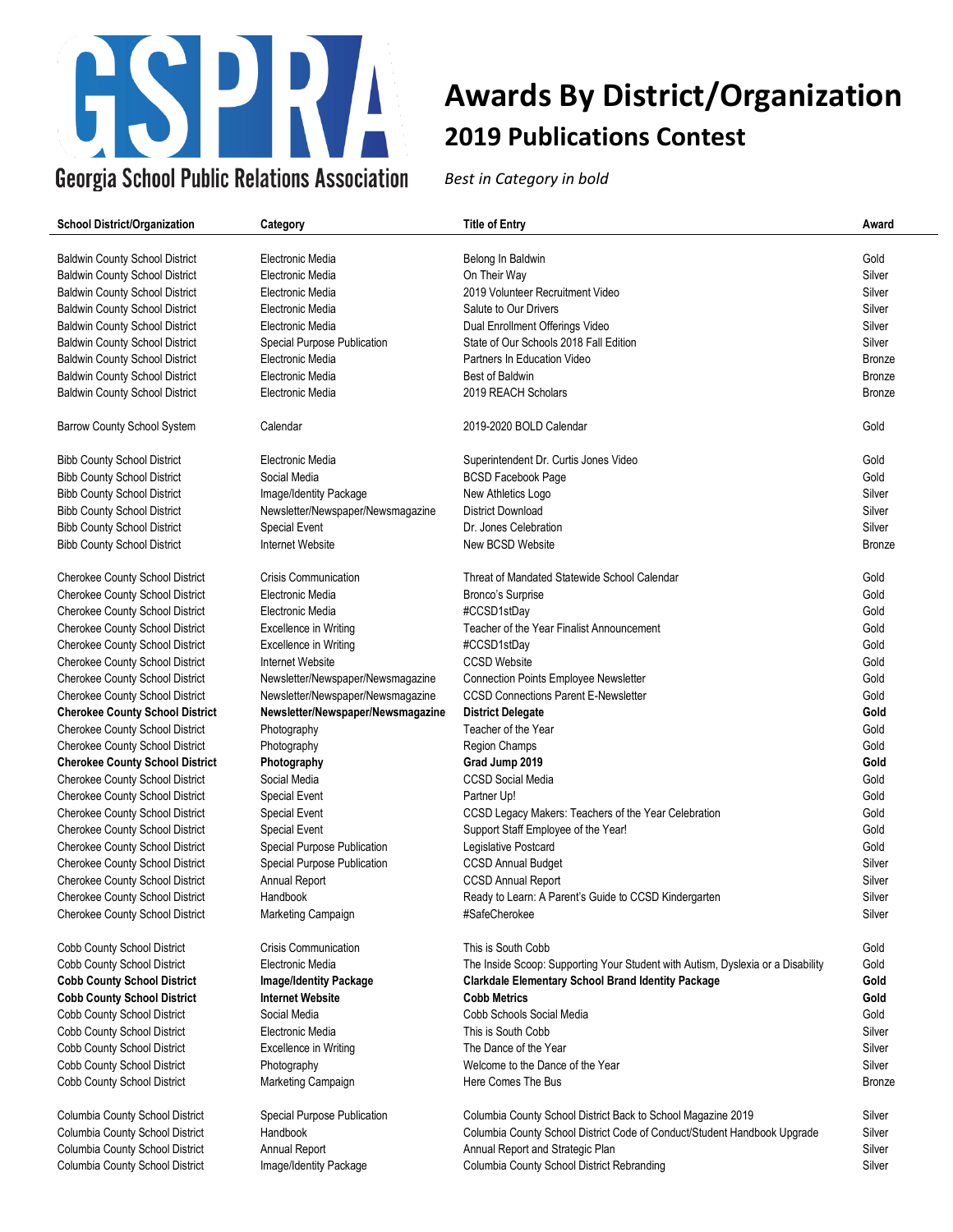

| <b>School District/Organization</b>   | Category                          | <b>Title of Entry</b>                                                   | Award         |
|---------------------------------------|-----------------------------------|-------------------------------------------------------------------------|---------------|
| Dougherty County School System        | Electronic Media                  | From Hospitality to Homeroom, Timothy Hardwick is using creativity      | Gold          |
| Dougherty County School System        | <b>Crisis Communication</b>       | Dougherty Co. Schools Active Shooter Communication Effectiveness Report | Gold          |
| Dougherty County School System        | Annual Report                     | Building the Brand: The SY2019 Annual Marketing Report for DCSS         | Silver        |
| Douglas County School System          | Electronic Media                  | <b>DCSS Promo Video</b>                                                 | Gold          |
| Douglas County School System          | Handbook                          | 2018 DCSS Planner Calendar                                              | Gold          |
| Douglas County School System          | <b>Annual Report</b>              | <b>Annual Report 2018</b>                                               | Gold          |
| Douglas County School System          | Newsletter/Newspaper/Newsmagazine | <b>DCSS Digest</b>                                                      | Gold          |
| Douglas County School System          | Newsletter/Newspaper/Newsmagazine | <b>DCSS Digest Weekly Electronic Newsletter</b>                         | Gold          |
| Douglas County School System          | Photography                       | Food Truck Fry-Day for A+ Students                                      | Gold          |
| Douglas County School System          | Photography                       | Google Technology Grant Helps Student Find her Voice                    | Gold          |
| Douglas County School System          | Excellence in Writing             | Dinner's On the Menu In Douglas County Schools                          | Silver        |
| Douglas County School System          | Marketing Campaign                | Teacher Recruitment Campaign                                            | Silver        |
| Douglas County School System          | Marketing Campaign                | Amazing Alumni Campaign                                                 | Silver        |
| Douglas County School System          | Special Purpose Publication       | High School Information Sheets                                          | Silver        |
| Douglas County School System          | <b>Special Event</b>              | Jordan Helps Teens Say Yes to the Dress                                 | Bronze        |
| Douglas County School System          | Special Purpose Publication       | <b>Graduation Programs</b>                                              | Bronze        |
| Douglas County School System          | Special Purpose Publication       | School Location Map                                                     | Bronze        |
| Dublin City Schools                   | Electronic Media                  | Irish Gifted Academy: Education Reimagined                              | Gold          |
| Dublin City Schools                   | Electronic Media                  | Literacy PSA                                                            | Gold          |
| Dublin City Schools                   | <b>Excellence in Writing</b>      | <b>Record Turnout</b>                                                   | Gold          |
| Dublin City Schools                   | <b>Excellence in Writing</b>      | <b>Second Chance Success Story</b>                                      | Gold          |
| Dublin City Schools                   | <b>Excellence in Writing</b>      | Tiny House, Big Giving                                                  | Gold          |
| Dublin City Schools                   | Social Media                      | Positive Stakeholder Engagement and Support: The Facebook Way           | Gold          |
| Dublin City Schools                   | Electronic Media                  | Salary Schedule Independent of the State                                | Silver        |
| Dublin City Schools                   | Electronic Media                  | Susie Dasher Elementary Presents: 'Twas the Night Before Christmas      | Silver        |
| Dublin City Schools                   | Electronic Media                  | Third and Three with Coach Roger Holmes                                 | Silver        |
| Dublin City Schools                   | Electronic Media                  | Old Town (Dublin) Road                                                  | Silver        |
| Dublin City Schools                   | <b>Excellence in Writing</b>      | Not Just Books on Wheels                                                | Silver        |
| Dublin City Schools                   | Photography                       | Open Arms at Open House                                                 | Silver        |
| Dublin City Schools                   | Photography                       | Look Mom I Did It!                                                      | <b>Bronze</b> |
| <b>Forsyth County Schools</b>         | Electronic Media                  | Superintendent of the Year Video                                        | Gold          |
| Forsyth County Schools                | Electronic Media                  | Governance Team of the Year Video                                       | Gold          |
| Forsyth County Schools                | Image/Identity Package            | Denmark HS                                                              | Gold          |
| Forsyth County Schools                | Image/Identity Package            | Alliance Academy                                                        | Gold          |
| Forsyth County Schools                | Internet Website                  | <b>District Website</b>                                                 | Gold          |
| Forsyth County Schools                | <b>Marketing Campaign</b>         | <b>HR Recruitment</b>                                                   | Gold          |
| Forsyth County Schools                | Marketing Campaign                | Drive Forsyth                                                           | Gold          |
| Forsyth County Schools                | Social Media                      | Featured Job of the Week                                                | Gold          |
| Forsyth County Schools                | Social Media                      | #FCSTakeover                                                            | Gold          |
| Forsyth County Schools                | Special Event                     | Duck Dive for Education                                                 | Gold          |
| Forsyth County Schools                | Special Purpose Publication       | #FoundationFriYAY                                                       | Gold          |
| Forsyth County Schools                | Annual Report                     | 2018-19 SOS                                                             | Silver        |
| Forsyth County Schools                | Marketing Campaign                | Reading                                                                 | Silver        |
| Forsyth County Schools                | Newsletter/Newspaper/Newsmagazine | <b>District Newsletter</b>                                              | <b>Bronze</b> |
| Georgia School Boards Association     | Special Purpose Publication       | Agenda Magazine                                                         | Silver        |
| Griffin-Spalding County School System | Annual Report                     | GSCS 2018-19 Annual Report                                              | Gold          |
| Griffin-Spalding County School System | Calendar                          | 2019-20 GSCS School Calendar                                            | Gold          |
| Griffin-Spalding County School System | Internet Website                  | GSCS Website - www.spalding.k12.ga.us                                   | Gold          |
| Griffin-Spalding County School System | Newsletter/Newspaper/Newsmagazine | The GSCS Communicator:                                                  | Silver        |
| Griffin-Spalding County School System | Special Event                     | Spaghetti with the Superintendent                                       | Silver        |
| Griffin-Spalding County School System | <b>Special Event</b>              | Superintendent State of the District                                    | Bronze        |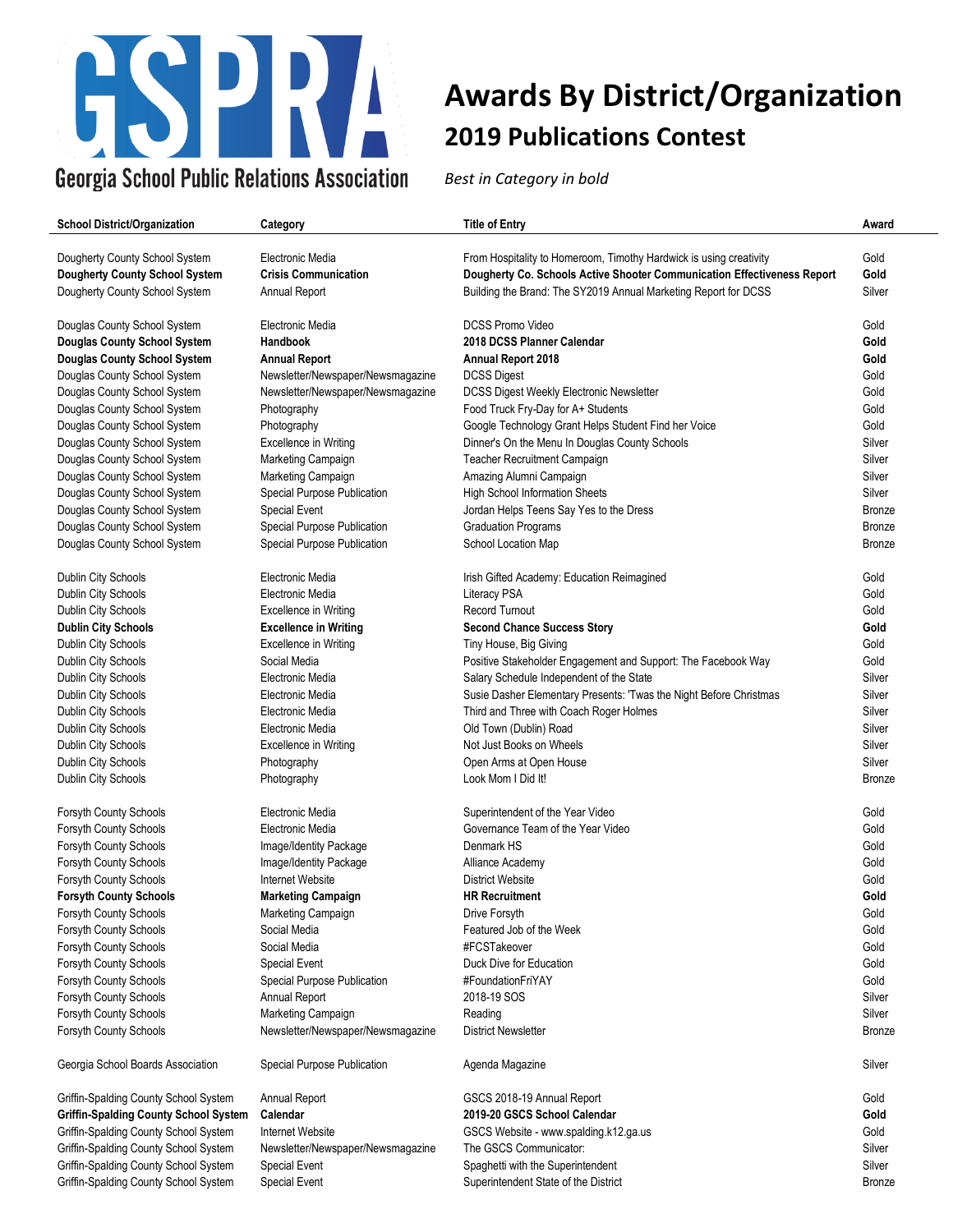

| <b>School District/Organization</b>      | Category                           | <b>Title of Entry</b>                                         | Award          |
|------------------------------------------|------------------------------------|---------------------------------------------------------------|----------------|
|                                          |                                    |                                                               |                |
| <b>Gwinnett County Public Schools</b>    | Electronic Media                   | Kelly Specht, 2019 ES Teacher of the Year                     | Gold           |
| <b>Gwinnett County Public Schools</b>    | <b>Electronic Media</b>            | <b>Be A Light</b>                                             | Gold           |
| <b>Gwinnett County Public Schools</b>    | Electronic Media                   | Strategic Priorities 2010-2020 Reflection                     | Gold           |
| <b>Gwinnett County Public Schools</b>    | Excellence in Writing              | Discovery HS' JROTC serves with honor, heart for service      | Gold           |
| <b>Gwinnett County Public Schools</b>    | <b>Excellence in Writing</b>       | Thursday Night Lights in Mercedes-Benz Stadium!               | Gold           |
| <b>Gwinnett County Public Schools</b>    | Special Purpose Publication        | Security Awareness Advisory: About Phishing                   | Gold           |
| <b>Gwinnett County Public Schools</b>    | <b>Special Purpose Publication</b> | Strategic Priorities 2010-2020 Update to the Community        | Gold           |
| <b>Gwinnett County Public Schools</b>    | Photography                        | Ready for What's Next                                         | Silver         |
| <b>Gwinnett County Public Schools</b>    | Special Purpose Publication        | Performance-Based Teacher Compensation System Quick Facts     | Silver         |
| <b>Gwinnett County Public Schools</b>    | Special Purpose Publication        | A Guide to Leadership Education Programs in Georgia           | Silver         |
| <b>Gwinnett County Public Schools</b>    | Special Purpose Publication        | G. O. Bond Insert                                             | Silver         |
| Henry County Schools                     | Calendar                           | 2018-19 District Calendar and Contact Information             | Gold           |
| Henry County Schools                     | Electronic Media                   | Digital DRIVE                                                 | Gold           |
| Henry County Schools                     | Electronic Media                   | Board Meeting Video Recap                                     | Gold           |
| Henry County Schools                     |                                    |                                                               | Gold           |
|                                          | Newsletter/Newspaper/Newsmagazine  | Board Highlights - Monthly Newsletter                         |                |
| Henry County Schools                     | Photography                        | Surprise Homecoming                                           | Gold<br>Silver |
| Henry County Schools                     | Image/Identity Package             | Henry County Schools Logo Update/Branding                     |                |
| Henry County Schools                     | Marketing Campaign                 | SRO Appreciation Day                                          | Silver         |
| Henry County Schools                     | Marketing Campaign                 | Safe Henry - Branding                                         | Silver         |
| Henry County Schools                     | Special Event                      | Harvest of Heroes - Teacher of the Year                       | Silver         |
| Henry County Schools                     | Marketing Campaign                 | National Principals Month Recognition                         | <b>Bronze</b>  |
| Houston County Board of Education        | Marketing Campaign                 | Get On Board! Recruitment                                     | Gold           |
| Houston County Board of Education        | Marketing Campaign                 | I Believe In You                                              | Gold           |
| <b>Houston County Board of Education</b> | <b>Social Media</b>                | Social Media                                                  | Gold           |
| Houston County Board of Education        | Special Event                      | Teacher of the Year Recognition                               | Gold           |
| <b>Houston County Board of Education</b> | <b>Special Event</b>               | <b>Retirement Banquet</b>                                     | Gold           |
| Houston County Board of Education        | Special Event                      | Groundbreaking Ceremonies                                     | Gold           |
| Houston County Board of Education        | Special Purpose Publication        | Practice Safe Skin                                            | Gold           |
| Houston County Board of Education        | Special Purpose Publication        | Scoreboard Advertiser Recruitment                             | Gold           |
| Houston County Board of Education        | Special Purpose Publication        | <b>Student Art Calendar</b>                                   | Gold           |
| Houston County Board of Education        | Marketing Campaign                 | KindnessPass It On                                            | Silver         |
| Houston County Board of Education        | Marketing Campaign                 | Houston County Career Academy Marketing Campaign              | Silver         |
| Jackson County School System             | Annual Report                      | Report to Our Community 2018-19                               | <b>Bronze</b>  |
| Lowndes County Schools                   | Newsletter/Newspaper/Newsmagazine  | One Lowndes Magazine                                          | Gold           |
| <b>Lowndes County Schools</b>            | Handbook                           | Student & Parent Handbook                                     | Silver         |
|                                          |                                    |                                                               |                |
| Muscogee County School District          | Calendar                           | 2019-2020 and 2020-2021 School Year Calendar Development      | Gold           |
| Muscogee County School District          | <b>Crisis Communication</b>        | Responding to a Series of Unfortunate Events                  | Gold           |
| Muscogee County School District          | Marketing Campaign                 | Things You Should Know                                        | Gold           |
| Muscogee County School District          | Social Media                       | Launching the Next Thing                                      | Gold           |
| Oconee County Schools                    | Social Media                       | OCS Social Media                                              | Gold           |
| Oconee County Schools                    | Annual Report                      | OCS Annual Report 2019                                        | Silver         |
| Oconee County Schools                    | Electronic Media                   | <b>OCS School Promotional Videos</b>                          | Silver         |
| Oconee County Schools                    | Newsletter/Newspaper/Newsmagazine  | OCS E-Newsletters 2018-19                                     | Silver         |
| Oconee County Schools                    | Special Purpose Publication        | <b>OCS Promotional Flyers</b>                                 | Silver         |
| Rockdale County Public Schools           | Photography                        | Tech Troubleshooting Before Naptime                           | Gold           |
| Rockdale County Public Schools           | Photography                        | Great Gumdrop Challenge                                       | Gold           |
| Rockdale County Public Schools           | Special Event                      | 2018 RCPS Convocation                                         | Gold           |
| Rockdale County Public Schools           | <b>Special Event</b>               | Opening the New Pine Street Elementary                        | Silver         |
| Rockdale County Public Schools           | Electronic Media                   | Our Roots Run Deep: Pine Street Elementary's 60th Anniversary | Bronze         |
| Rockdale County Public Schools           | Marketing Campaign                 | E-SPLOST V Campaign                                           | Bronze         |
|                                          |                                    |                                                               |                |